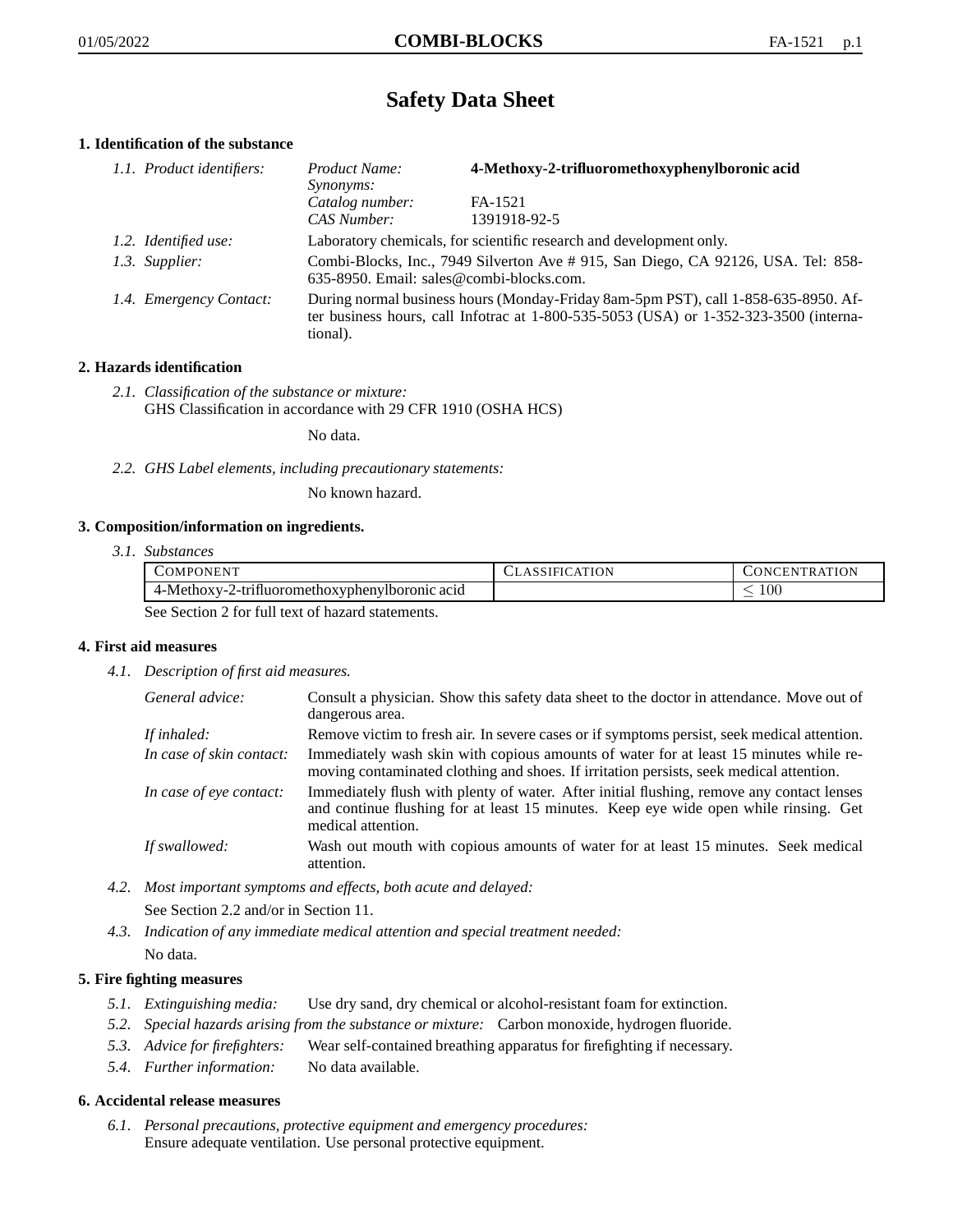- *6.2. Environmental precautions:* Should not be released into the environment. See Section 12 for additional ecological information.
- *6.3. Methods and materials for containment and cleaning up:* Sweep up or vacuum up spillage and collect in suitable container for disposal.
- *6.4. Reference to other sections:* Refer to protective measures listed in Sections 8 and 13.

# **7. Handling and storage**

- *7.1. Precautions for safe handling:* Avoid contact with skin and eyes. Avoid inhalation of vapour or mist. Keep away from sources of ignition - No smoking. Take measures to prevent the build up of electrostatic charge. For precautions see section 2.2.
- *7.2. Conditions for safe storage, including any incompatibilities:* Keep container tightly closed in a dry and well-ventilated place. Containers which are opened must be carefully resealed and kept upright to prevent leakage.
- *7.3. Specific end use(s):* Laboratory chemicals, for scientific research and development only.

# **8. Exposure Controls / Personal protection**

- *8.1. Control parameters:*
- *Components with workplace control parameters:* Contains no substances with occupational exposure limit values. *8.2. Exposure controls:*

*Appropriate engineering controls:* Ensure that eyewash stations and safety showers are close to the workstation location. Ensure adequate ventilation, especially in confined areas.

*Personal protective equipment:*

| Eye/face protection:    | Wear appropriate protective eyeglasses or chemical safety goggles as described by OSHA's<br>eye and face protection regulations in 29 CFR 1910.133 or European Standard EN166.                                                                                                                                         |
|-------------------------|------------------------------------------------------------------------------------------------------------------------------------------------------------------------------------------------------------------------------------------------------------------------------------------------------------------------|
| Skin protection:        | Handle with gloves. Gloves must be inspected prior to use. Use proper glove removal<br>technique (without touching glove's outer surface) to avoid skin contact with this product.<br>Dispose of contaminated gloves after use in accordance with applicable laws and good<br>laboratory practices. Wash and dry hands |
| <b>Body Protection:</b> | Complete suit protecting against chemicals, Flame retardant antistatic protective clothing.,<br>The type of protective equipment must be selected according to the concentration and<br>amount of the dangerous substance at the specific workplace.                                                                   |
| Respiratory protection: |                                                                                                                                                                                                                                                                                                                        |

Control of environmental exposure: Prevent further leakage or spillage if safe to do so. Do not let product enter drains.

#### **9. Physical and chemical properties**

*9.1. Information on basic physical and chemical properties*

| (a)               | Appearance:                                   | No data  |
|-------------------|-----------------------------------------------|----------|
| (b)               | Odour:                                        | No data  |
| (c)               | Odour Threshold:                              | No data  |
| (d)               | pH:                                           | No data  |
| (e)               | Melting point/freezing point:                 | No date. |
| (f)               | Initial boiling point and boiling range:      | No data  |
| (g)               | Flash point:                                  | No data  |
| (h)               | Evaporatoin rate:                             | No data  |
| (i)               | Flammability (solid, gas):                    | No data  |
| (j)               | Upper/lower flammability or explosive limits: | No data  |
| $\left( k\right)$ | Vapour pressure:                              | No data  |
| (1)               | Vapour density:                               | No data  |
| (m)               | Relative density:                             | No data  |
| (n)               | Water solubility:                             | No data  |
| $\circ$           | Partition coefficient: n-octanol/water:       | No data  |
| (p)               | Auto-ignition:                                | No data  |
| (q)               | Decomposition temperature:                    | No data  |
| (r)               | Viscosity:                                    | No data  |
| (s)               | Explosive properties:                         | No data  |
| (t)               | Oxidizing properties:                         | No data  |